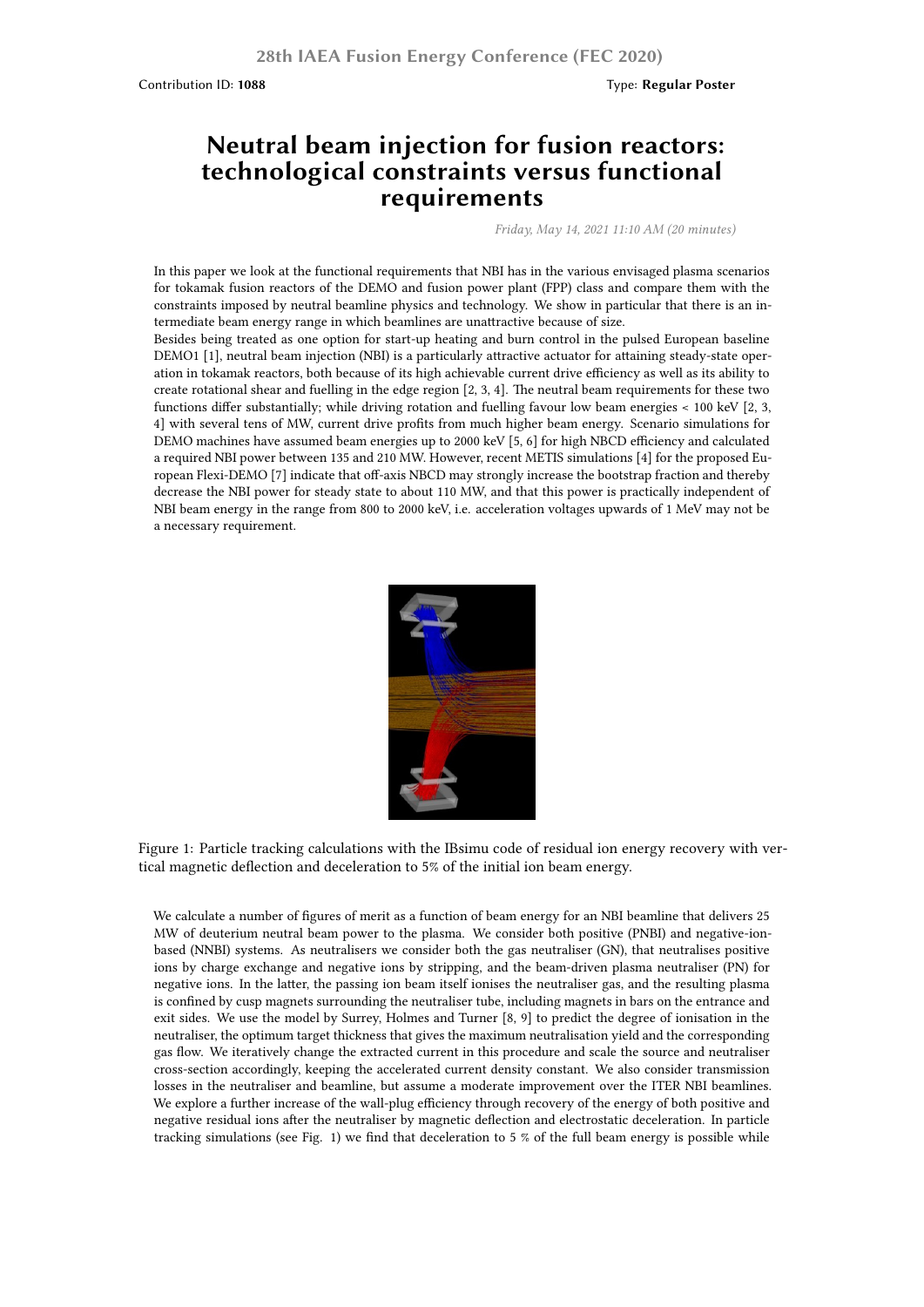still capturing all ions. We are not considering photoneutralisation in these calculations although it promises even higher yields, as current experiments are still orders of magnitude away from the requirements in laser power, cavity amplification and size, and its technical feasibility is anything but certain.



Figure 2: Estimated characteristics of a 25 MW beamline as function of beam energy. Results for beam energies  $\leq 300$  keV are for PNBI with gas neutraliser (GN) and energy recovery (ER), and those for beam energies ≥ 300 keV are for NNBI with beam-driven plasma neutraliser (PN) and energy recovery (ER). (a): wall-plug efficiency (left scale) and required ion source size (right scale). (b): injected (equivalent) neutral beam (left scale)) and accelerated ion beam current (right scale). (c): neutraliser gas flow (left scale) and estimated required pump size (right scale).

The main results of our study are shown in Fig. 2. For clarity we show only PNBI results with gas neutraliser and energy recovery (ER) below 300 keV, and NNBI with beam-driven plasma neutraliser (PN) and ER above 300 keV. In the low energy range (grey shaded) the achievable wall-plug efficiency *η*wp (Fig. 2(a), left scale) can be as high as 0.6, but strongly decreases with increasing energy due to the decreasing neutralisation